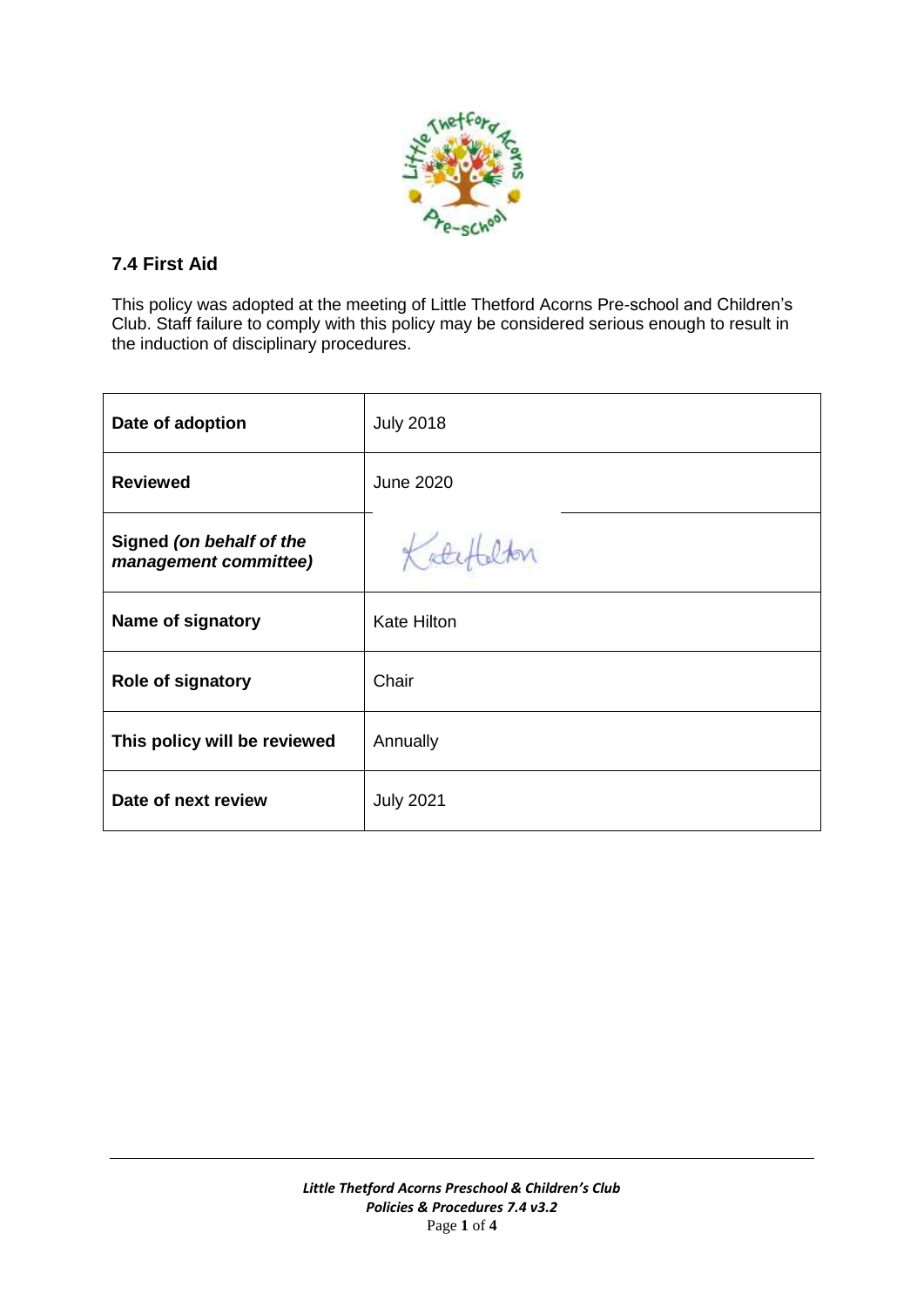# **7.4 First Aid**

## **Safeguarding and Welfare Requirement: Staff Qualifications, Training, Support and Skills**

At least one person who has a current paediatric first aid certificate is on the premises at all times when children are present, and must accompany children on outings.

#### **Health**

Providers must ensure there is a first aid box accessible at all times with appropriate content for use with children. Providers must keep written record of accidents or injuries and first aid treatment.

#### **Policy statement**

In our setting staff are able to take action to apply first aid treatment in the event of an accident involving a child or adult. At least one member of staff with a current first aid certificate is required on the premises or on an outing at any one time. The first aid qualification includes first aid training for infants and young children, is relevant to adults caring for young children and is a minimum of a 12-hour course. This must be updated every 3 years.

#### **Procedure**

- Risk assessments of the setting and surrounding premises and equipment are carried out at the beginning of each session and periodically throughout the term to minimise the risk of injury. Before we go on outings, a senior member of staff will attend the outings premises and carry out a thorough risk assessment. They will then share the risk assessment with all other staff before arrival to ensure that everyone is aware of the risks and any potential dangers.
- Our first aid kits comply with the Health & Safety Regulations 1981 and are checked by a designated member of staff at the start of every half-term and re-stocked as necessary. We have first aid kits that are suitable for both children and adults within the setting. A list of contents can be found within each first aid box and within the first aid file (stored in the office).
- A list of staff and volunteers who have current PFA certificates is displayed in the setting.
- There are first aid boxes located in the kitchen, main setting room, undercover area and in the emergency bag. These are all easily accessible to adults, labelled and kept out of the reach of children.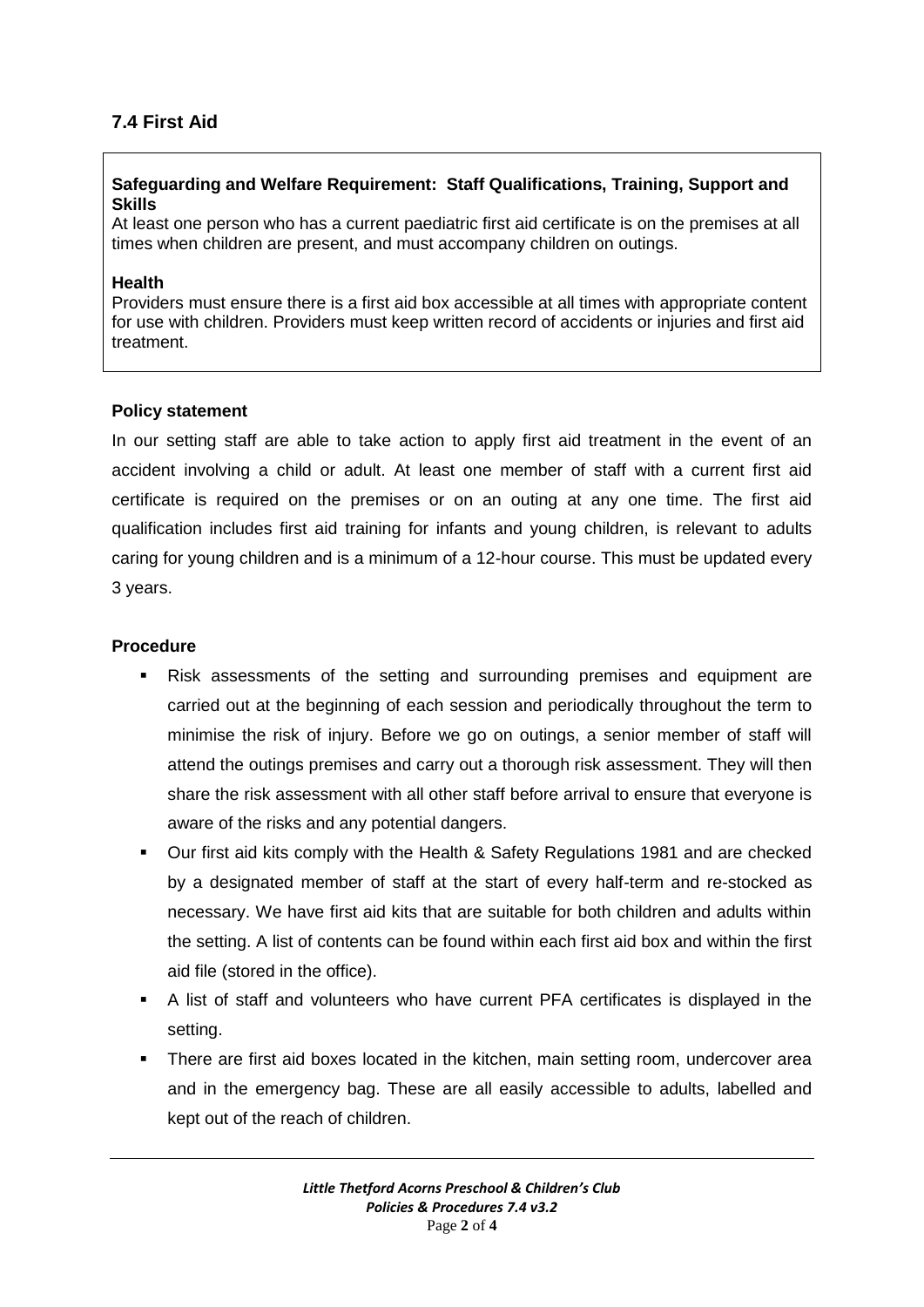- Whenever we leave the pre-school building to play outside or to go on an outing, we always take an emergency bag with us. A senior member of staff will be responsible for this bag and will keep it on their person at all times. The emergency bag contains a first aid kit.
- At the time of admission to the setting, we gain parent's written permission for any emergency medical advice or treatment to be given to their child. Parents must sign and date their approval, which is part of the registration document.
- In the event of a minor injury, first aid treatment is only administered by a qualified first aider and parents informed on collection. In instances where the child is unduly upset or we have concerns about the injury, we will contact the child's parents for clarification of what they would like to do, i.e. whether they wish to collect the child and/or take them to their own GP.
- If a child gets sand in their eyes, a member of staff will flush the area with saline solution and contact the child's parents to advise them of the situation and clarify whether they would like collect the child and take them to their own GP or Minor Injuries.
- In the event of an accident/illness that requires serious medical attention we will always call for the emergency services first. Parents are then contacted to inform them that an ambulance has been called for and where their child is due to be taken. We are unable to take the children to the nearest accident and emergency unit as staffing levels will not be adhered to and is not in accordance to staff vehicle insurance.
- A record of accidents and injuries or the administration of first aid within the setting is kept at all times. Parents will be notified at the end of every session of any accident or injury sustained by their child whilst they are within the care of Little Thetford Acorns. Parents will also be required to sign their acknowledgment of this information on the accident record form at the end of the session. (See our Recording and Reporting of Accidents and Incidents policy)
- Parents must notify us of any pre-existing injury or accident when their child arrives that has occurred whilst they have been away from the setting. These details will be recorded and signed by a senior member of staff and the parents/carers (see Existing Injuries Policy).
- **If a child has a bump to the head, we will always ring the parent straightaway, or as** soon as possible. A message will be left if parents do not answer.